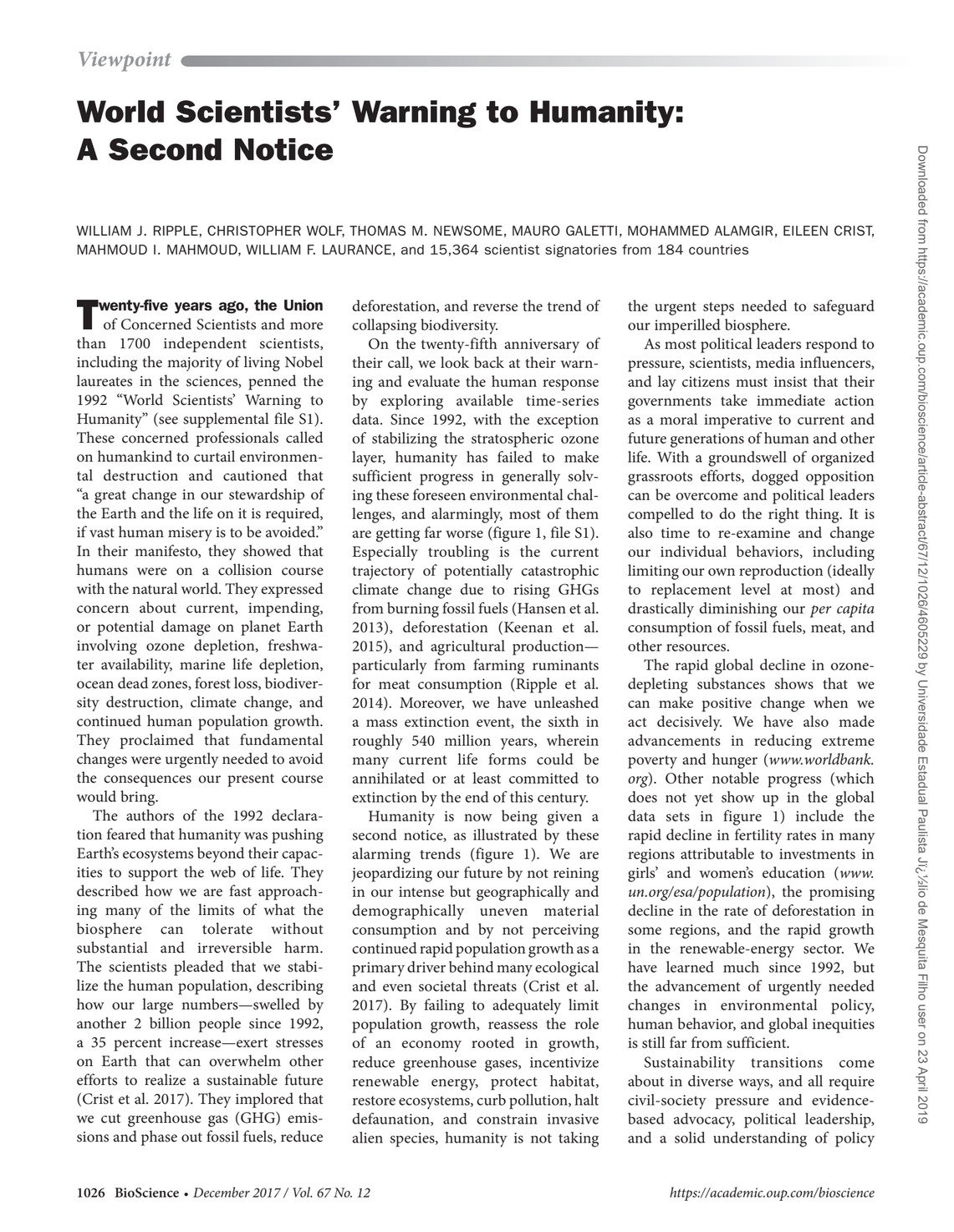# *Viewpoint*



*Figure 1. Trends over time for environmental issues identified in the 1992 scientists' warning to humanity. The years before and after the 1992 scientists' warning are shown as gray and black lines, respectively. Panel (a) shows emissions of halogen source gases, which deplete stratospheric ozone, assuming a constant natural emission rate of 0.11 Mt CFC-11-equivalent per year. In panel (c), marine catch has been going down since the mid-1990s, but at the same time, fishing effort has been going up (supplemental file S1). The vertebrate abundance index in panel (f) has been adjusted for taxonomic and geographic bias but incorporates relatively little data from developing countries, where there are the fewest studies; between 1970 and 2012, vertebrates declined by 58 percent, with freshwater, marine, and terrestrial populations declining by 81, 36, and 35 percent, respectively (file S1). Five-year means are shown in panel (h). In panel (i), ruminant livestock consist of domestic cattle, sheep, goats, and buffaloes. Note that* **y***-axes do not start at zero, and it is important to inspect the data range when interpreting each graph. Percentage change, since 1992, for the variables in each panel are as follows: (a) –68.1%; (b) –26.1%; (c) –6.4%; (d) +75.3%; (e) –2.8%; (f) –28.9%; (g) +62.1%; (h) +167.6%; and (i) humans: +35.5%, ruminant livestock: +20.5%. Additional descriptions of the variables and trends, as well as sources for figure 1, are included in file S1.*